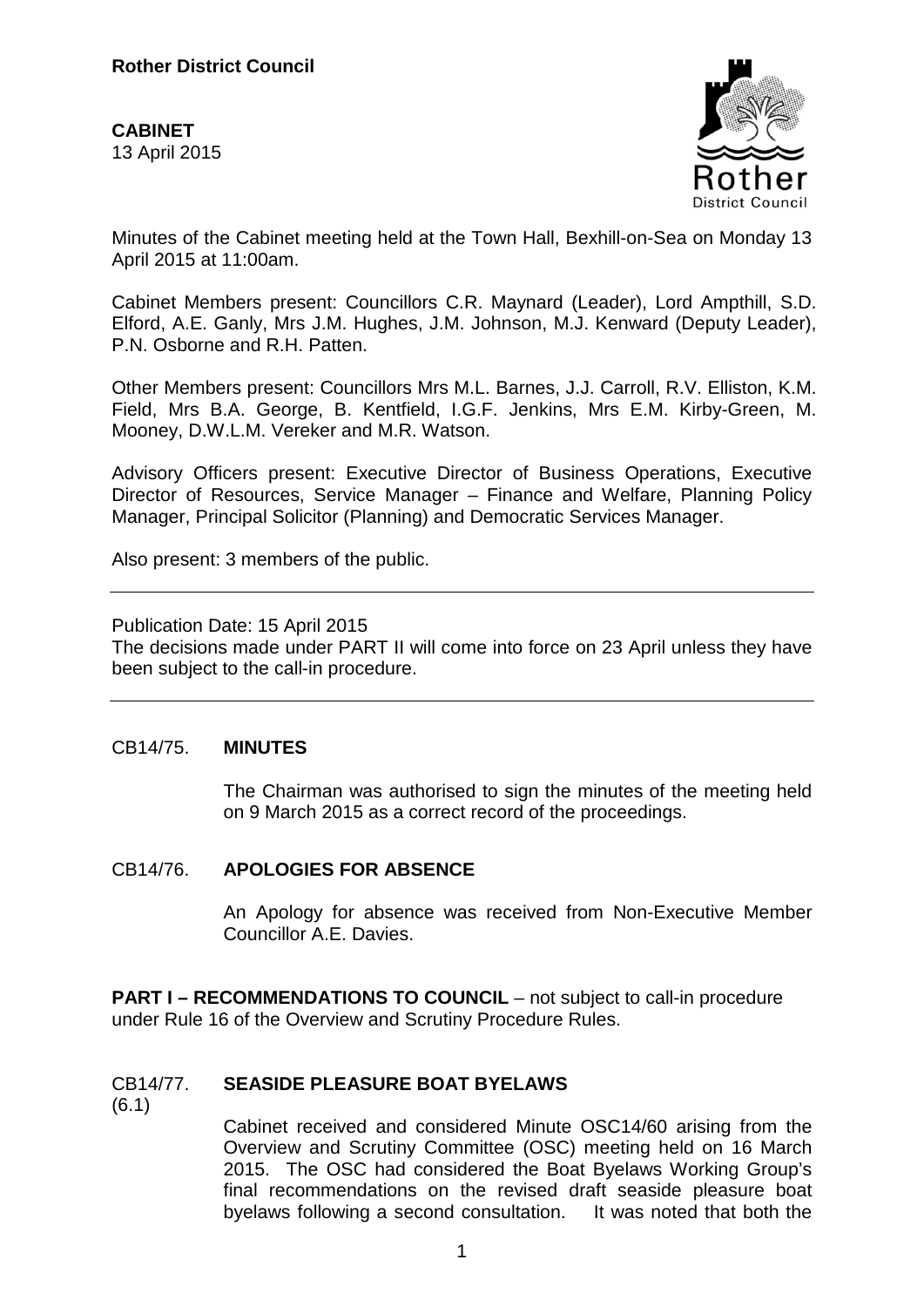Bexhill Sailing Club and Bexhill Rowing Club would require an exemption from the effects of the byelaws to enable these organisations to operate lawfully.

## **RECOMMENDED:** That

- 1) the revised draft byelaws as set out in Appendix 1 to the report be approved;
- 2) the Executive Director of Resources be authorised to take all necessary steps to achieve confirmation of the byelaws; and
- 3) a licence / consent be granted to both Bexhill Sailing Club and Bexhill Rowing Club for exemption from the effect of the byelaws, once confirmed.

## CB14/78. **DEBT MANAGEMENT POLICY**

(6.2)

Cabinet received and considered Minute OSC14/61 arising from the Overview and Scrutiny Committee (SOSC) held on 16 March 2015. The OSC had considered a revised Debt Management Policy which had been amended to ensure that the Policy remained robust and relevant to the current economic climate as well as taking account of the officer re-structure. The Debt Management Policy set out the Council's policies relating to all debts; specific types of debt; how enforcement action was pursued in the case of non-payment; and the earliest opportunity that debts could be written off (whilst recognising that a debt could be reinstated should further information later be received). The Lead Cabinet Member for Finance was pleased to see a revised policy and hoped that in future enforcement action was more timely, that benefits claims were processed as efficiently and as accurately as possible thereby avoiding overpayments and that irrecoverable debts were written out of the accounts as soon as practical.

**RECOMMENDED:** That the updated Debt Management Policy be approved and adopted, as submitted.

# CB14/79. **CHILD PROTECTION AND ADULT AT RISK POLICY**

 $(7.1)$ 

Under the Children Act 2004 the Council had a duty to co-operate to improve and safeguard children and promote their welfare; in addition, the Working Together to Safeguard Children (DfES, 2006) guidance set out how organisations and individuals should work together to safeguard and promote the welfare of children. This work was delivered through the Local Safeguarding Children Boards (LSCB) which had recently highlighted that the Council's existing safeguarding policy should be reviewed and updated as necessary.

Members considered the revised policy document which set out the action that all Council staff, elected Members and those working on behalf of the Council must take in their day-to-day duties / activities. The Council also needed to ensure that its recruitment, selection and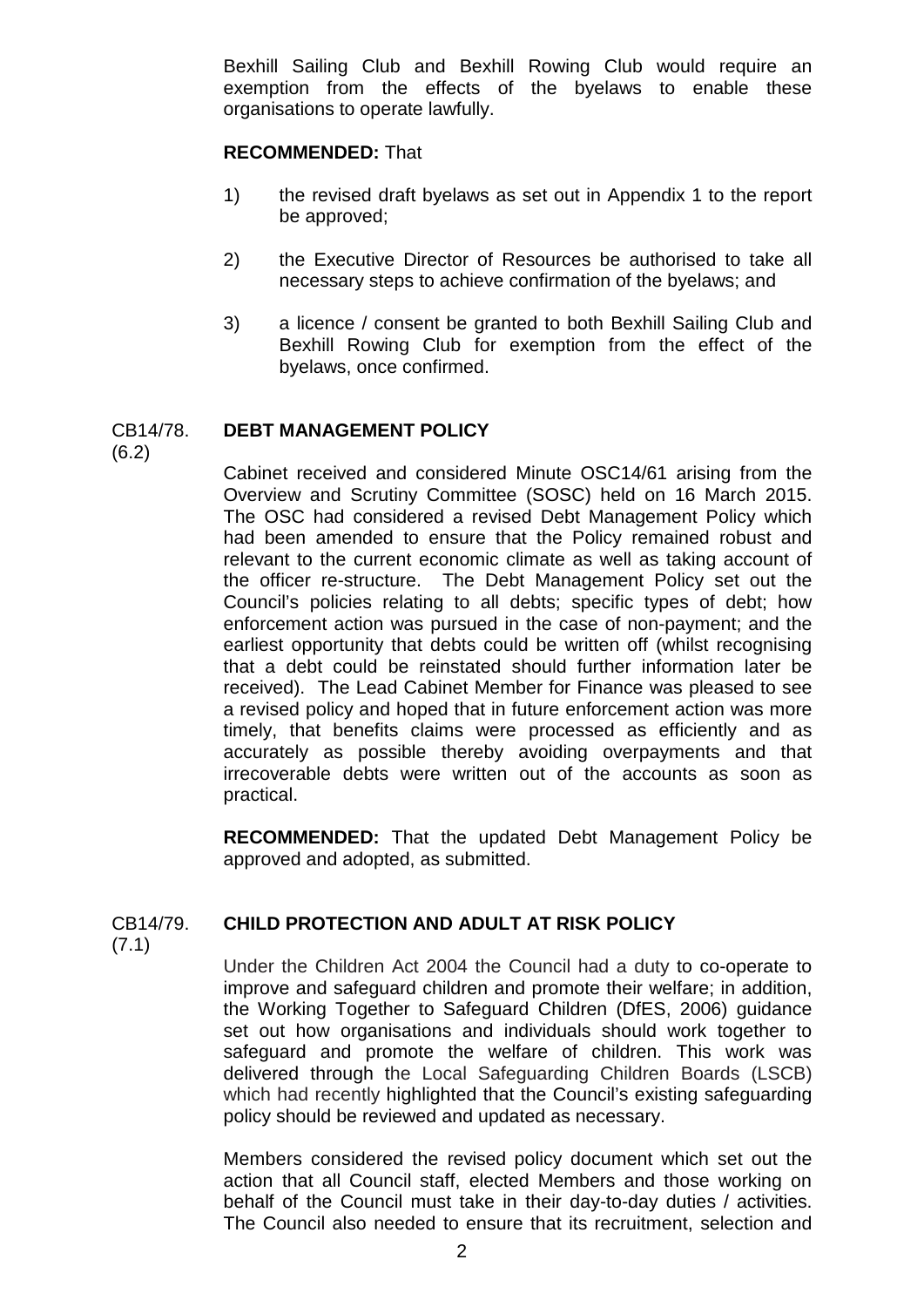related procedures were robust to ensure that only suitable people were employed in relevant positions. Members were pleased to see that the policy put in place clear procedures for staff of how and to whom any suspicions and allegations should be reported and any other actions they should take. Training would be provided during 2015 to both officers and Members to ensure they were fully conversant with the requirements of the policy and legislation. It was noted that those staff who were more likely to be exposed to potential protection issues were already receiving training and this would be rolled out to all staff in due course. The policy would be subject to further review in accordance with national legislation requirements and East Sussex County Council reviews.

**RECOMMENDED:** That the revised Child Protection and Adult at Risk Policy be approved and adopted.

**PART II – EXECUTIVE DECISIONS** – subject to the call-in procedure under Rule 16 of the Overview and Scrutiny Procedure Rules by no later than 4:00pm on 22 April 2015.

## CB14/80. **NEIGHBOURHOOD AREA DESIGNATIONS FOR BATTLE,**  (8.1) **SALEHURST AND ROBERTSBRIDGE CIVIL PARISHES**

Cabinet received and considered the report of the Executive Director of Business Operations on the Neighbourhood Area Designations for Battle and Salehurst and Robertsbridge Civil Parishes.

Under the Government's Neighbourhood Planning initiative a Parish or Town Council was required to apply to their local planning authority for a designation in order to carry out a Neighbourhood Development Plan (NDP). As such two applications had been received from Battle Town Council and Salehurst and Robertsbridge Parish Council as relevant bodies for designation; each application was for designation of the whole parish as a Neighbourhood Area. It was noted that Neighbourhood Plans should be in general conformity to Rother District Council's (RDC) adopted Core Strategy and planning officers would continue to liaise with local Councils over the development of policies and proposals in their respective Neighbourhood Plans.

In accordance with recently amended regulations, RDC had publicised and consulted on both Neighbourhood Plan Area applications over a six week period that commenced on the 27 February and concluded at 4:30pm on the 10 April 2015. The applications were promoted on RDC's website, as well as by the respective Town and Parish Council. It was noted that there had been no adverse representations received, with nine letters of support for Salehurst and Robertsbridge; accordingly it was recommended that both applications to designate the whole of their respective civil parishes as Neighbourhood Areas be approved.

Following approval of the Neighbourhood Area, and as soon as possible after designating the Neighbourhood Area, RDC was required to publish the details of the Neighbourhood Area, together with a plan